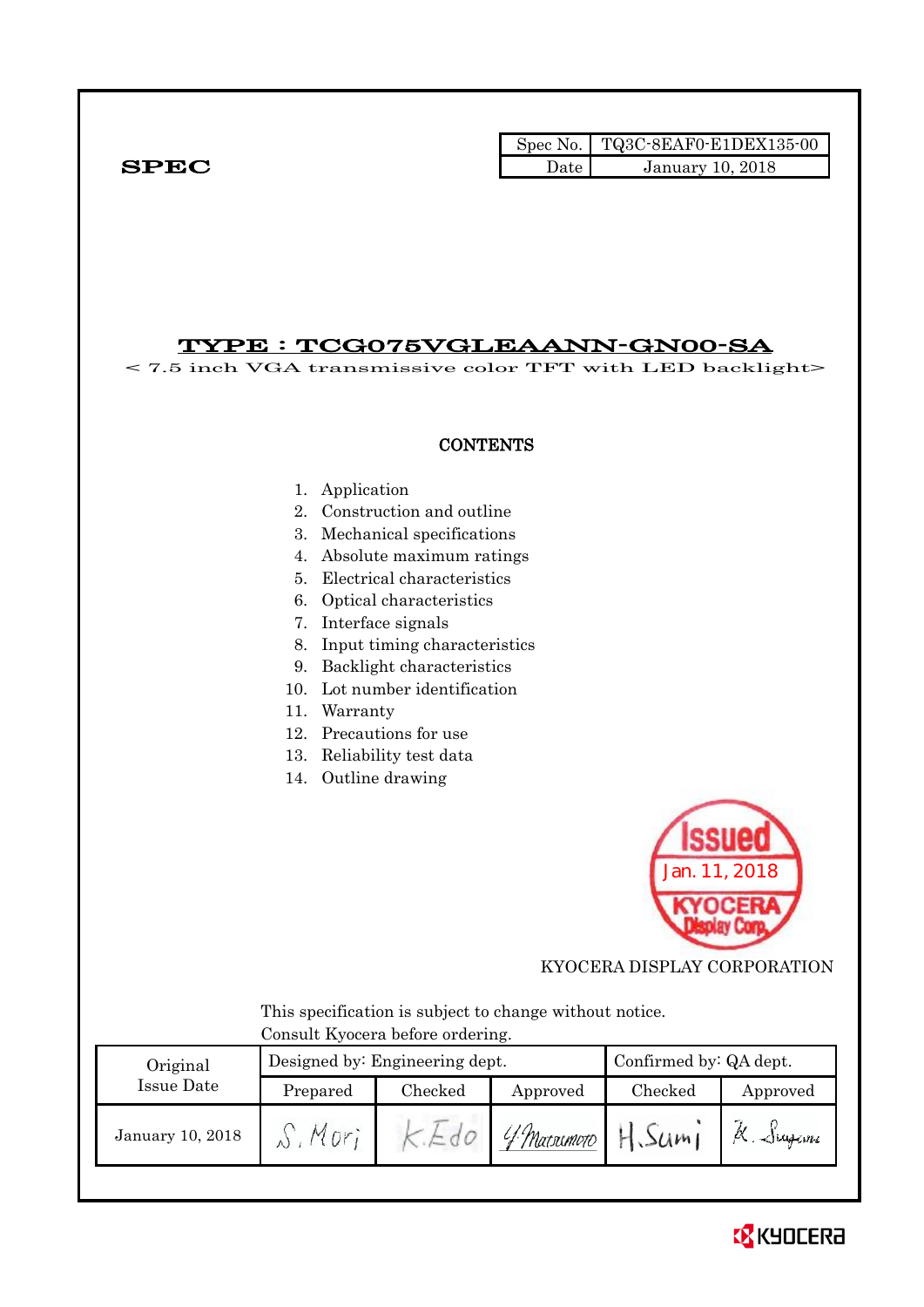# Warning

- 1. This Kyocera LCD module has been specifically designed for use only in electronic devices and industrial machines in the area of audio control, office automation, industrial control, home appliances, etc. The module should not be used in applications where the highest level of safety and reliability are required and module failure or malfunction of such module results in physical harm or loss of life, as well as enormous damage or loss. Such fields of applications include, without limitation, medical, aerospace, communications infrastructure, atomic energy control. Kyocera expressly disclaims any and all liability resulting in any way to the use of the module in such applications.
- 2. Customer agrees to indemnify, defend and hold Kyocera harmless from and against any and all actions, claims, damages, liabilities, awards, costs, and expenses, including legal expenses, resulting from or arising out of Customer's use, or sale for use, or Kyocera modules in applications.

# Caution

1. Kyocera shall have the right, which Customer hereby acknowledges, to immediately scrap or destroy tooling for Kyocera modules for which no Purchase Orders have been received from the Customer in a two-year period.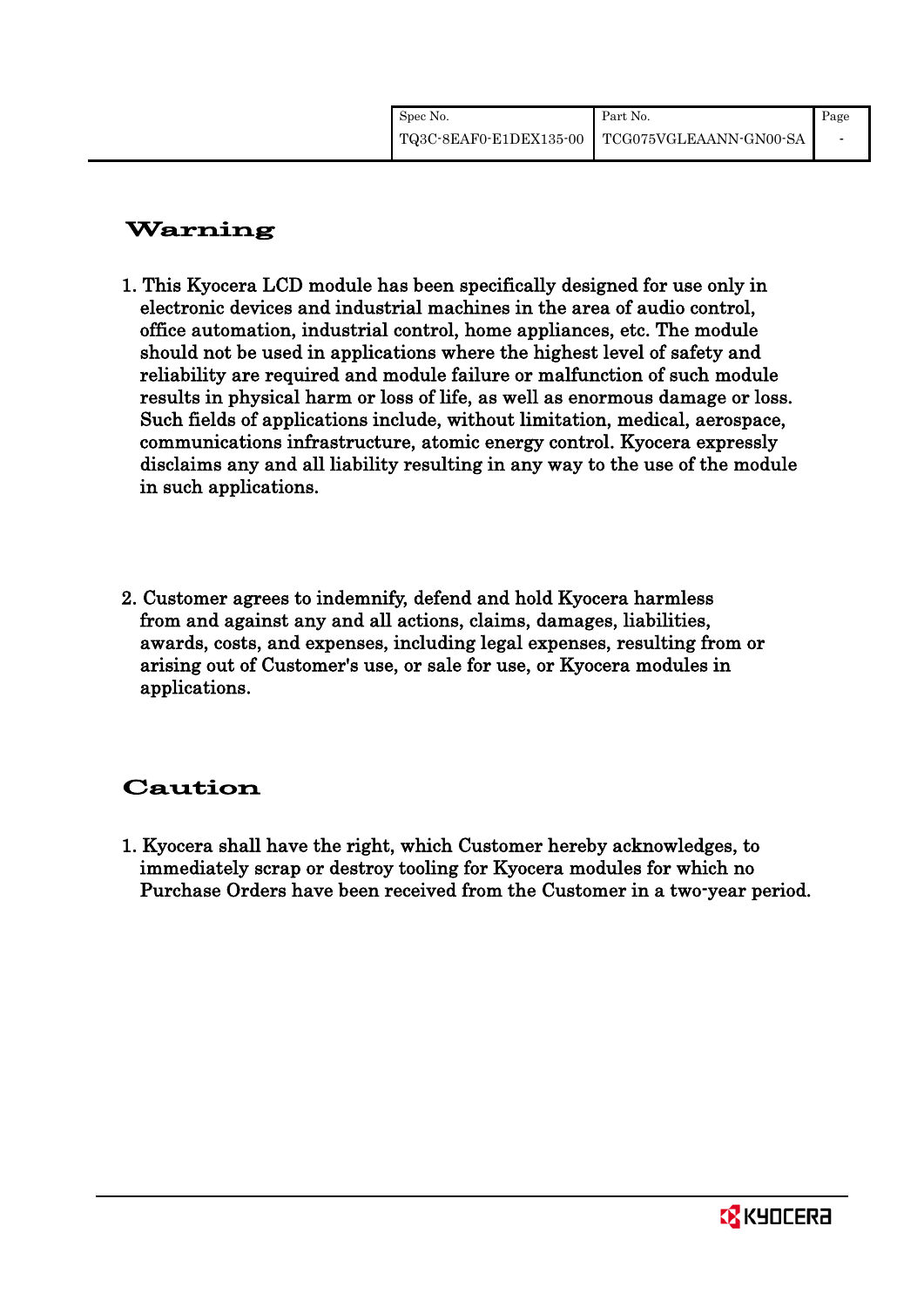|                  | $\rm{\textbf{Date}}$ |          | Confirmed by $:QA$ dept.<br>Designed by : Engineering dept. |                                              |                                      |  |                        |
|------------------|----------------------|----------|-------------------------------------------------------------|----------------------------------------------|--------------------------------------|--|------------------------|
|                  |                      | Prepared |                                                             | ${\it Checked}$<br>Approved<br>$\rm Checked$ |                                      |  | ${\Large\bf Approved}$ |
|                  |                      |          |                                                             |                                              |                                      |  |                        |
|                  |                      |          |                                                             |                                              |                                      |  |                        |
| ${\rm Rev. No.}$ | $\rm{Date}$          | Page     |                                                             |                                              | $\label{eq:2} \textbf{Descriptions}$ |  |                        |
|                  |                      |          |                                                             |                                              |                                      |  |                        |
|                  |                      |          |                                                             |                                              |                                      |  |                        |
|                  |                      |          |                                                             |                                              |                                      |  |                        |
|                  |                      |          |                                                             |                                              |                                      |  |                        |
|                  |                      |          |                                                             |                                              |                                      |  |                        |
|                  |                      |          |                                                             |                                              |                                      |  |                        |
|                  |                      |          |                                                             |                                              |                                      |  |                        |
|                  |                      |          |                                                             |                                              |                                      |  |                        |
|                  |                      |          |                                                             |                                              |                                      |  |                        |
|                  |                      |          |                                                             |                                              |                                      |  |                        |
|                  |                      |          |                                                             |                                              |                                      |  |                        |
|                  |                      |          |                                                             |                                              |                                      |  |                        |
|                  |                      |          |                                                             |                                              |                                      |  |                        |
|                  |                      |          |                                                             |                                              |                                      |  |                        |
|                  |                      |          |                                                             |                                              |                                      |  |                        |
|                  |                      |          |                                                             |                                              |                                      |  |                        |
|                  |                      |          |                                                             |                                              |                                      |  |                        |
|                  |                      |          |                                                             |                                              |                                      |  |                        |
|                  |                      |          |                                                             |                                              |                                      |  |                        |
|                  |                      |          |                                                             |                                              |                                      |  |                        |
|                  |                      |          |                                                             |                                              |                                      |  |                        |
|                  |                      |          |                                                             |                                              |                                      |  |                        |
|                  |                      |          |                                                             |                                              |                                      |  |                        |
|                  |                      |          |                                                             |                                              |                                      |  |                        |
|                  |                      |          |                                                             |                                              |                                      |  |                        |
|                  |                      |          |                                                             |                                              |                                      |  |                        |
|                  |                      |          |                                                             |                                              |                                      |  |                        |
|                  |                      |          |                                                             |                                              |                                      |  |                        |
|                  |                      |          |                                                             |                                              |                                      |  |                        |
|                  |                      |          |                                                             |                                              |                                      |  |                        |

Spec No.

TQ3C-8EAF0-E1DEX135-00

Revision record

Part No.

TCG075VGLEAANN-GN00-SA

Page

 $\overline{\phantom{a}}$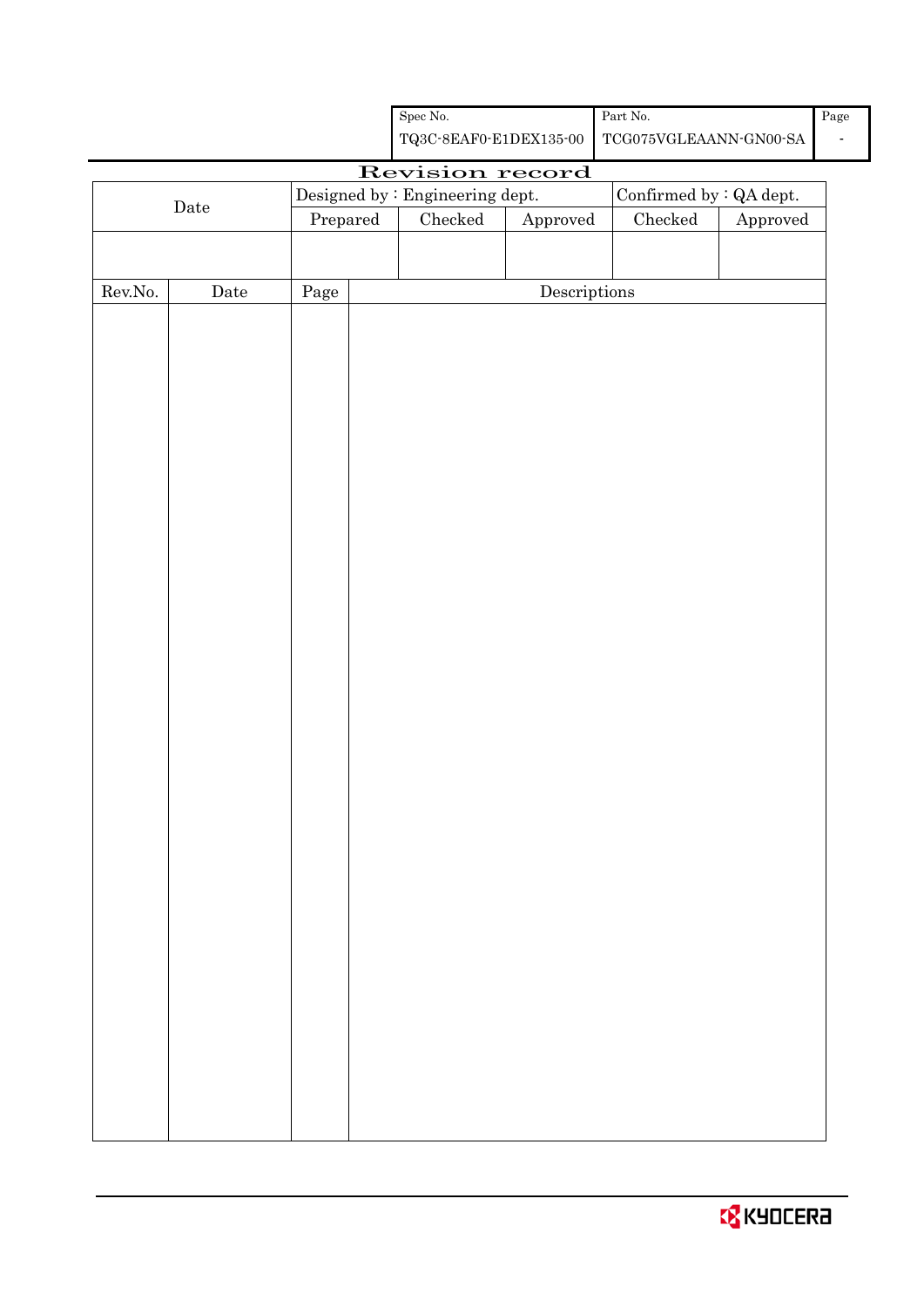## 1. Application

This document defines the specification of TCG075VGLEAANN-GN00-SA. (RoHS Compliant)

## 2. Construction and outline

| LCD.               | : Transmissive color dot matrix type TFT             |
|--------------------|------------------------------------------------------|
| Backlight system   | : LED                                                |
| Polarizer          | : Glare treatment                                    |
| Additional circuit | : Timing controller, Power supply $(3.3V$ input)     |
|                    | (without constant current circuit for LED Backlight) |

## 3. Mechanical specifications

| <b>Item</b>            | Specification                                               | Unit |
|------------------------|-------------------------------------------------------------|------|
| Outline dimensions 1)  | $184(W) \times 139.8(H) \times 12.7(D)$                     | mm   |
| Active area            | $151.68(W) \times 113.76(H)$<br>(18.9cm/7.5 inch(Diagonal)) | mm   |
| Effective viewing area | $153.7(W)\times 115.8(H)$                                   | mm   |
| Dot format             | $640 \times (B,G,R)(W) \times 480(H)$                       | dot  |
| Dot pitch              | $0.079(W)\times0.237(H)$                                    | mm   |
| 2)<br>Base color       | Normally White                                              |      |
| Mass                   | 340                                                         | g    |

1) Projection not included. Please refer to outline for details.

2) Due to the characteristics of the LCD material, the color varies with environmental temperature.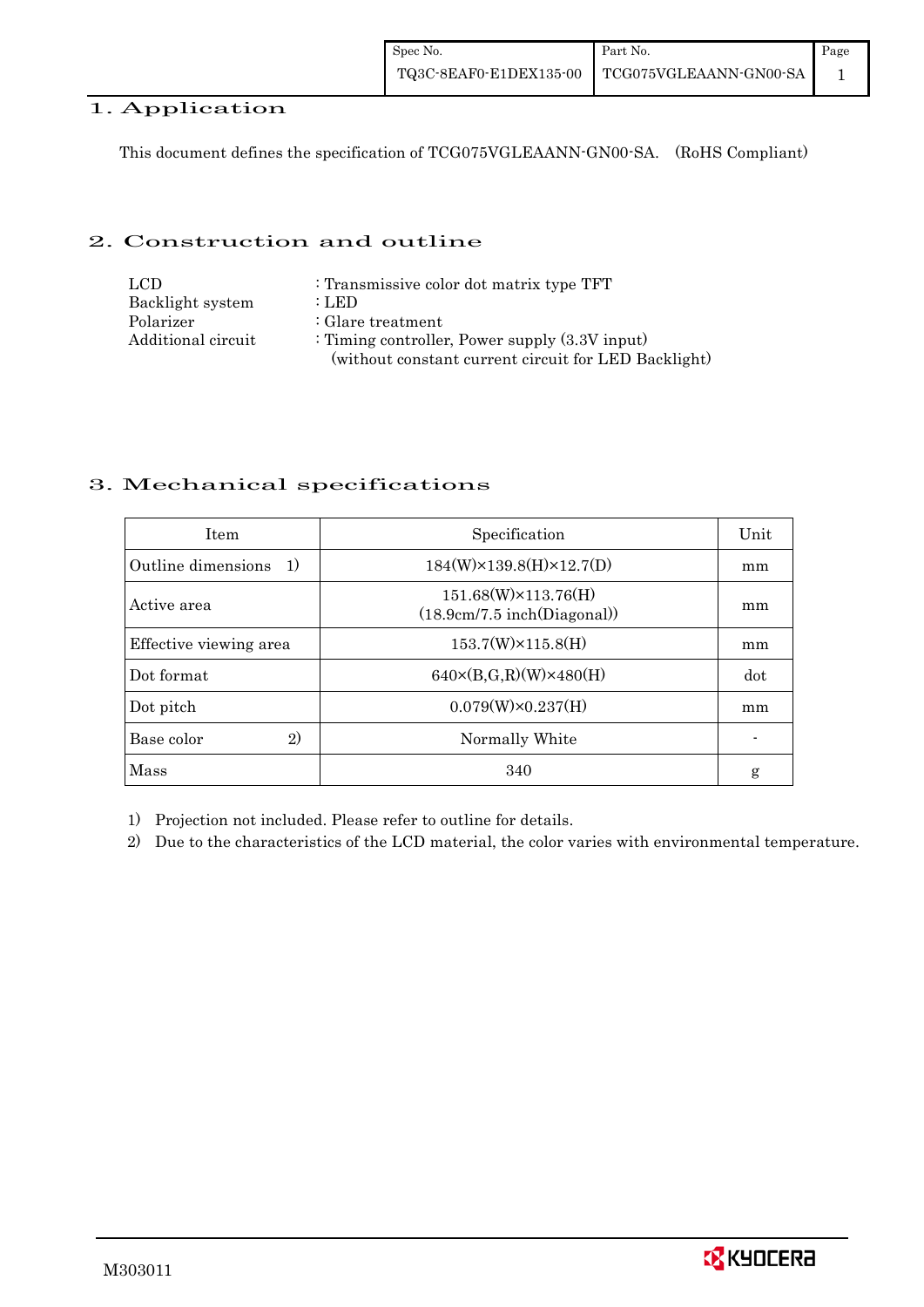### 4. Absolute maximum ratings

4-1. Electrical absolute maximum ratings

| Item                 |         | Symbol | Min.   | Max.    | Unit |
|----------------------|---------|--------|--------|---------|------|
| Supply voltage       |         | Vdd    |        | 4.U     |      |
| Input signal voltage |         | Vin    | $-0.3$ | $6.0\,$ |      |
| LED forward current  | $2)$ 3) | TЕ     |        | 100     | mA   |

- 1) Input signal : CK, R0~R5, G0~G5, B0~B5, HSYNC, VSYNC, ENAB, R/L, U/D
- 2) For each "AN-CA"
- 3) Do not apply reversed voltage.

#### 4-2. Environmental absolute maximum ratings

| Item                  |    | Symbol             | Min.  | Max. | Unit        |
|-----------------------|----|--------------------|-------|------|-------------|
| Operating temperature | 1) | $\mathrm{Top}$     | $-20$ | 70   | $^{\circ}C$ |
| Storage temperature   | 2) | T <sub>STO</sub>   | $-30$ | 80   | $^{\circ}C$ |
| Operating humidity    | 3) | Hop                | 10    |      | %RH         |
| Storage humidity      | 3) | $_{\mathrm{HSTO}}$ | 10    | 4)   | %RH         |
| Vibration             |    |                    | 5)    | 5)   |             |
| Shock                 |    |                    | 6)    | 6)   |             |

1) Operating temperature means a temperature which operation shall be guaranteed. Since display performance is evaluated at 25°C, another temperature range should be confirmed.

2) Temp. =  $-30^{\circ}$ C $<$ 48h, Temp. =  $80^{\circ}$ C $<$ 168h

 Store LCD at normal temperature/humidity. Keep them free from vibration and shock. An LCD that is kept at a low or a high temperature for a long time can be defective due to other conditions, even if the low or high temperature satisfies the standard. (Please refer to "Precautions for Use" for details.)

- 3) Non-condensing
- 4) Temp. $\leq 40^{\circ}$ C, 85%RH Max.

Temp. >40°C, Absolute humidity shall be less than 85%RH at 40°C.

5)

| Frequency       | $10\sim$ 55 Hz    | Acceleration value         |
|-----------------|-------------------|----------------------------|
| Vibration width | $0.15$ m m        | $(0.3{\sim}9~{\rm m/s^2})$ |
| Interval        | $10 - 55 - 10$ Hz | 1 minutes                  |

 2 hours in each direction X, Y, Z (6 hours total) EIAJ ED-2531

6) Acceleration: 490 m/s2, Pulse width: 11 ms 3 times in each direction:  $\pm X$ ,  $\pm Y$ ,  $\pm Z$ EIAJ ED-2531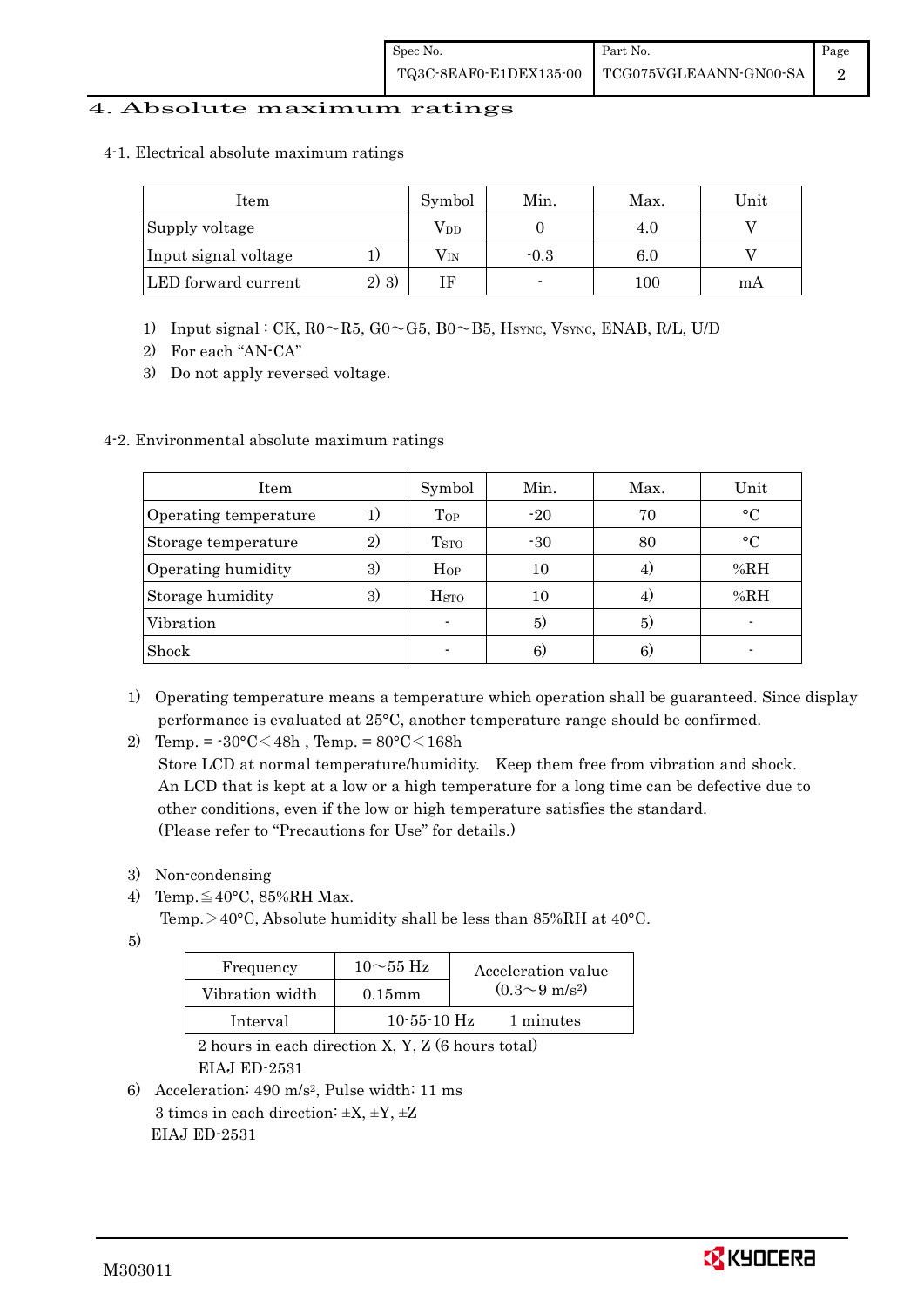| Spec No. | Part No.                                        | Page |
|----------|-------------------------------------------------|------|
|          | TQ3C-8EAF0-E1DEX135-00   TCG075VGLEAANN-GN00-SA |      |

## 5. Electrical characteristics

|                                 |               |                |                          |      | Temp. = $-20 \sim 70$ °C |         |
|---------------------------------|---------------|----------------|--------------------------|------|--------------------------|---------|
| Item                            | Symbol        | Condition      | Min.                     | Typ. | Max.                     | Unit    |
| Supply voltage<br>1)            | $\rm V_{DD}$  | $\blacksquare$ | 3.0                      | 3.3  | 3.6                      |         |
| Current consumption             | $_{\rm{LDD}}$ | 2)             |                          | 105  | 140                      | mA      |
| Permissive input ripple voltage | $\rm V_{RP}$  |                | $\overline{\phantom{0}}$ |      | 100                      | $mVp-p$ |
|                                 | $\rm V_{II}$  | "Low" level    | $\Omega$                 |      | 0.3V <sub>DD</sub>       | V       |
| 3)<br>Input signal voltage      | $\rm V_{IH}$  | "High" level   | 0.7V <sub>DD</sub>       |      | $V_{DD}$                 |         |

1) V<sub>DD</sub>-turn-on conditions



2) Display pattern:



3) Input signal : CK,  $R0 \sim R5$ ,  $G0 \sim G5$ ,  $B0 \sim B5$ ,  $H_{\text{SYNC}}$ ,  $V_{\text{SYNC}}$ ,  $ENAB$ ,  $R/L$ ,  $U/D$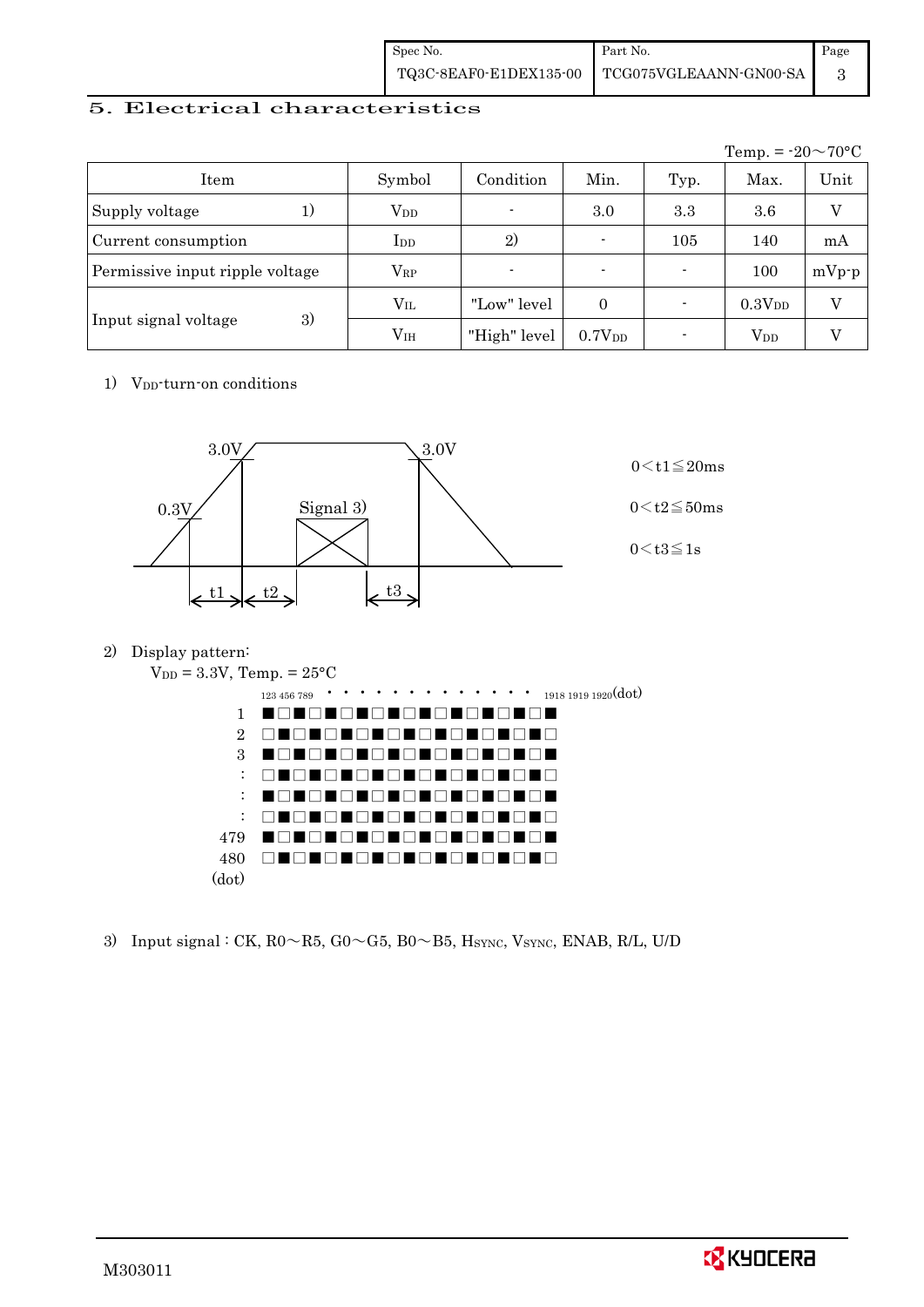| Spec No.               | Part No.               | Page |
|------------------------|------------------------|------|
| TQ3C-8EAF0-E1DEX135-00 | TCG075VGLEAANN-GN00-SA |      |

## 6. Optical characteristics

| Measuring spot = $\phi$ 6.0mm, Temp. = 25°C |
|---------------------------------------------|
|                                             |

| Item                                  |       | Symbol         | Condition                   | Min.                     | Typ.  | Max.                     | Unit              |
|---------------------------------------|-------|----------------|-----------------------------|--------------------------|-------|--------------------------|-------------------|
|                                       | Rise  | $\tau_r$       | $\theta = \phi = 0^{\circ}$ | $\overline{a}$           | 15    |                          | ms                |
| Response time                         | Down  | T d            | $\theta = \phi = 0^{\circ}$ |                          | 20    |                          | ms                |
|                                       |       | $\theta$ upper |                             |                          | 80    |                          |                   |
| Viewing angle range<br>View direction |       | $\theta$ LOWER |                             |                          | 80    |                          | deg.              |
| $: 6$ o'clock                         |       | $\phi$ LEFT    | $CR \ge 5$                  |                          | 80    |                          |                   |
| (Gray inversion)                      |       | $\phi$ RIGHT   |                             | $\overline{\phantom{a}}$ | 80    | $\overline{\phantom{a}}$ | deg.              |
| Contrast ratio                        |       | $\rm CR$       | $\theta = \phi = 0^{\circ}$ | 300                      | 500   |                          | $\blacksquare$    |
| <b>Brightness</b>                     |       | L              | IF=60mA/Line                | 300                      | 450   |                          | cd/m <sup>2</sup> |
|                                       | Red   | $\mathbf X$    | $\theta = \phi = 0^{\circ}$ | 0.550                    | 0.600 | 0.650                    |                   |
|                                       |       | У              |                             | 0.300                    | 0.350 | 0.400                    |                   |
|                                       | Green | $\mathbf X$    | $\theta = \phi = 0^{\circ}$ | 0.290                    | 0.340 | 0.390                    |                   |
| Chromaticity                          |       | у              |                             | $0.520\,$                | 0.570 | 0.620                    |                   |
| coordinates                           | Blue  | $\mathbf X$    | $\theta = \phi = 0^{\circ}$ | 0.100                    | 0.150 | 0.200                    |                   |
|                                       |       | у              |                             | 0.090                    | 0.140 | 0.190                    |                   |
|                                       |       | $\mathbf X$    | $\theta = \phi = 0^{\circ}$ | 0.255                    | 0.305 | 0.355                    |                   |
|                                       | White | $\mathbf y$    |                             | 0.280                    | 0.330 | 0.380                    |                   |

## 6-1. Definition of contrast ratio

$$
CR(Contrast ratio) = \frac{Brightness with all pixels "White" }{Brightness with all pixels "Black" }
$$

## 6-2. Definition of response time



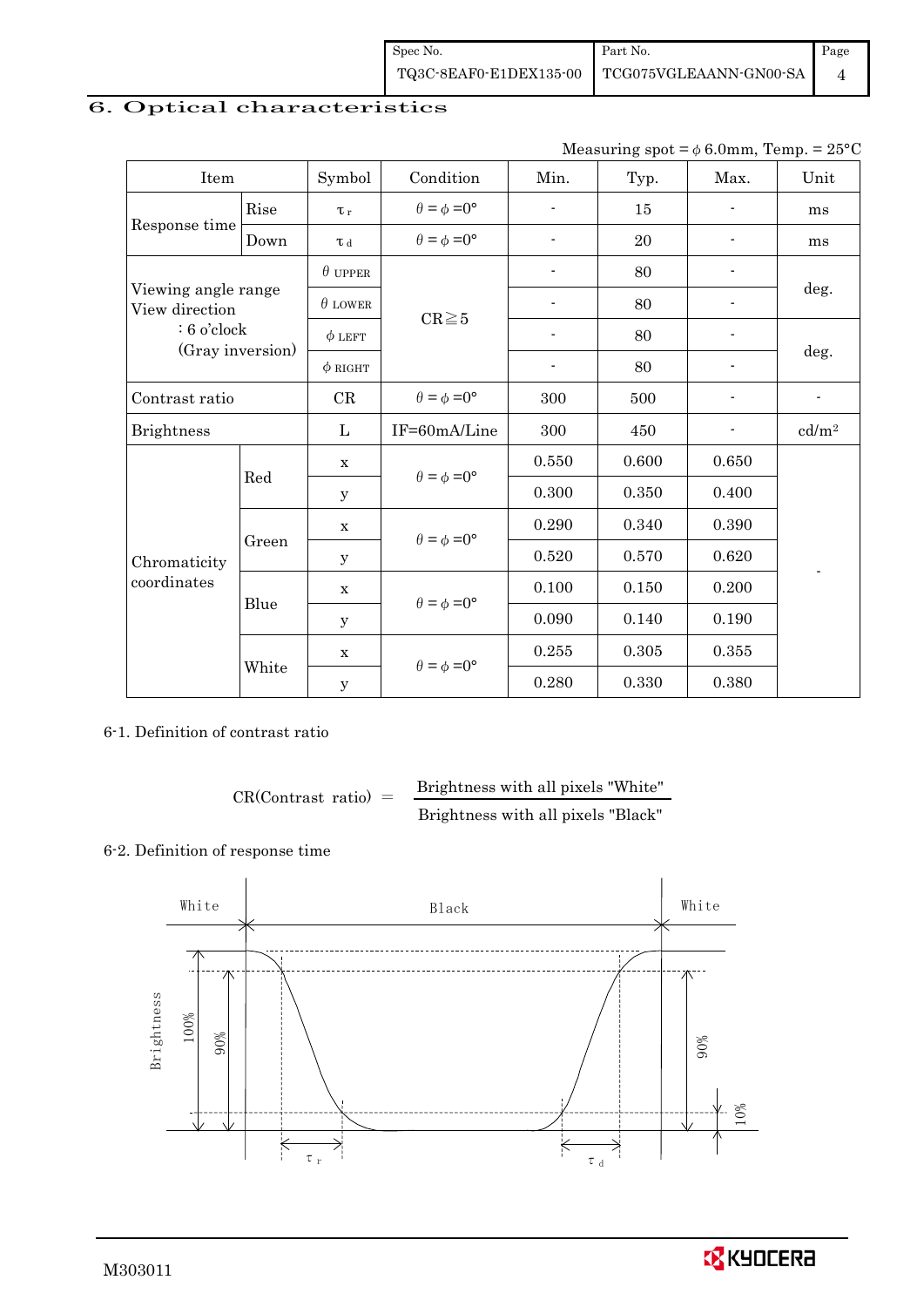

6-4. Brightness measuring points



- 1) Rating is defined on the average in the viewing area. (measured point  $1~>5$ )
- 2) Measured 5 minutes after the LED is powered on. (Ambient temp.  $= 25^{\circ}$ C)

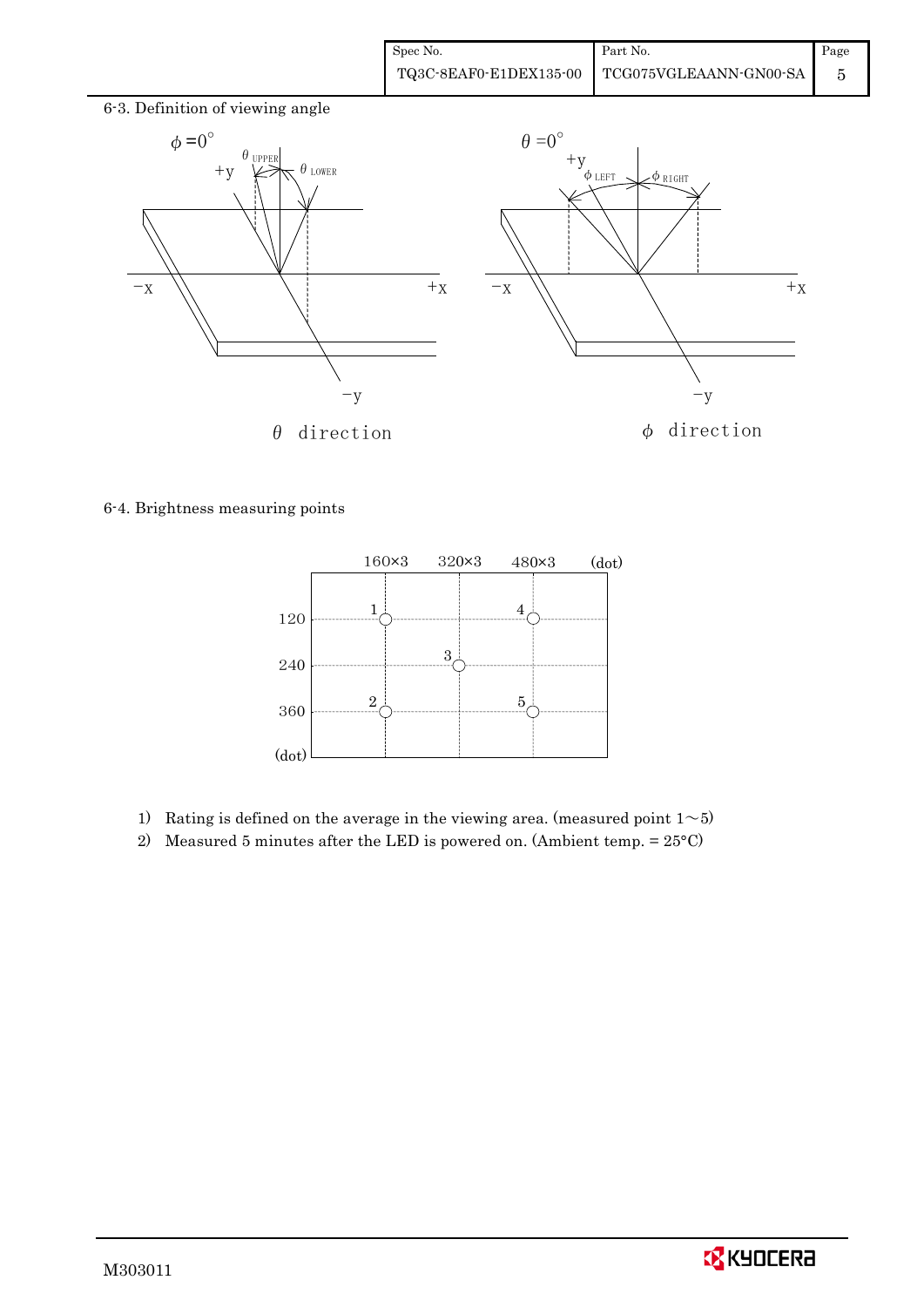## 7. Interface signals

7-1. LCD

| No.              | Symbol                   | Description                                                                      | I/O                      | Note |
|------------------|--------------------------|----------------------------------------------------------------------------------|--------------------------|------|
| $\mathbf 1$      | <b>GND</b>               | <b>GND</b>                                                                       |                          |      |
| $\overline{2}$   | <b>CK</b>                | Clock signal for sampling each data signal                                       | I                        |      |
| 3                | <b>H</b> <sub>SYNC</sub> | Horizontal synchronous signal (negative)                                         | $\mathbf I$              |      |
| $\overline{4}$   | <b>V</b> <sub>SYNC</sub> | Vertical synchronous signal (negative)                                           | $\mathbf I$              |      |
| $\overline{5}$   | <b>GND</b>               | <b>GND</b>                                                                       |                          |      |
| $\,6$            | R <sub>0</sub>           | RED data signal (LSB)                                                            | $\mathbf I$              |      |
| $\overline{7}$   | R1                       | RED data signal                                                                  | $\mathbf I$              |      |
| $8\,$            | $\mathbf{R}2$            | RED data signal                                                                  | $\bf I$                  |      |
| $\boldsymbol{9}$ | R3                       | RED data signal                                                                  | $\bf I$                  |      |
| 10               | R <sub>4</sub>           | RED data signal                                                                  | $\mathbf I$              |      |
| 11               | R5                       | RED data signal (MSB)                                                            | $\mathbf I$              |      |
| 12               | <b>GND</b>               | <b>GND</b>                                                                       | $\overline{a}$           |      |
| 13               | G <sub>0</sub>           | GREEN data signal (LSB)                                                          | $\mathbf I$              |      |
| 14               | G1                       | GREEN data signal                                                                | $\mathbf I$              |      |
| 15               | G <sub>2</sub>           | GREEN data signal                                                                | $\mathbf I$              |      |
| 16               | G <sub>3</sub>           | GREEN data signal                                                                | $\bf I$                  |      |
| 17               | G <sub>4</sub>           | GREEN data signal                                                                | $\mathbf I$              |      |
| 18               | G5                       | GREEN data signal (MSB)                                                          | $\bf I$                  |      |
| 19               | <b>GND</b>               | <b>GND</b>                                                                       |                          |      |
| 20               | B <sub>0</sub>           | BLUE data signal (LSB)                                                           | $\mathbf I$              |      |
| 21               | B1                       | BLUE data signal                                                                 | I                        |      |
| 22               | B2                       | BLUE data signal                                                                 | I                        |      |
| 23               | B <sub>3</sub>           | BLUE data signal                                                                 | $\mathbf I$              |      |
| 24               | B <sub>4</sub>           | BLUE data signal                                                                 | $\overline{I}$           |      |
| 25               | B5                       | BLUE data signal (MSB)                                                           | $\mathbf I$              |      |
| 26               | <b>GND</b>               | <b>GND</b>                                                                       |                          |      |
| 27               | <b>ENAB</b>              | Signal to settle the horizontal display position (positive)                      | $\mathbf I$              | 1)   |
| 28               | <b>V</b> <sub>D</sub>    | 3.3V power supply                                                                | $\overline{a}$           |      |
| 29               | <b>V</b> <sub>D</sub>    | 3.3V power supply                                                                | $\overline{\phantom{a}}$ |      |
| 30               | R/L                      | Horizontal display mode select signal<br>L: Normal, H: Left / Right reverse mode | $\bf{I}$                 | 2)   |
| 31               | U/D                      | Vertical display mode select signal<br>H: Normal, L: Up / Down reverse mode      | $\bf{I}$                 | 2)   |
| 32               | NC                       | No connect                                                                       |                          |      |
| 33               | <b>GND</b>               | <b>GND</b>                                                                       | $\overline{a}$           |      |

Recommended matching FFC or FPC : 0.5mm pitch

LCD connector : IMSA-9632S-33Z02-GF1 (IRISO)

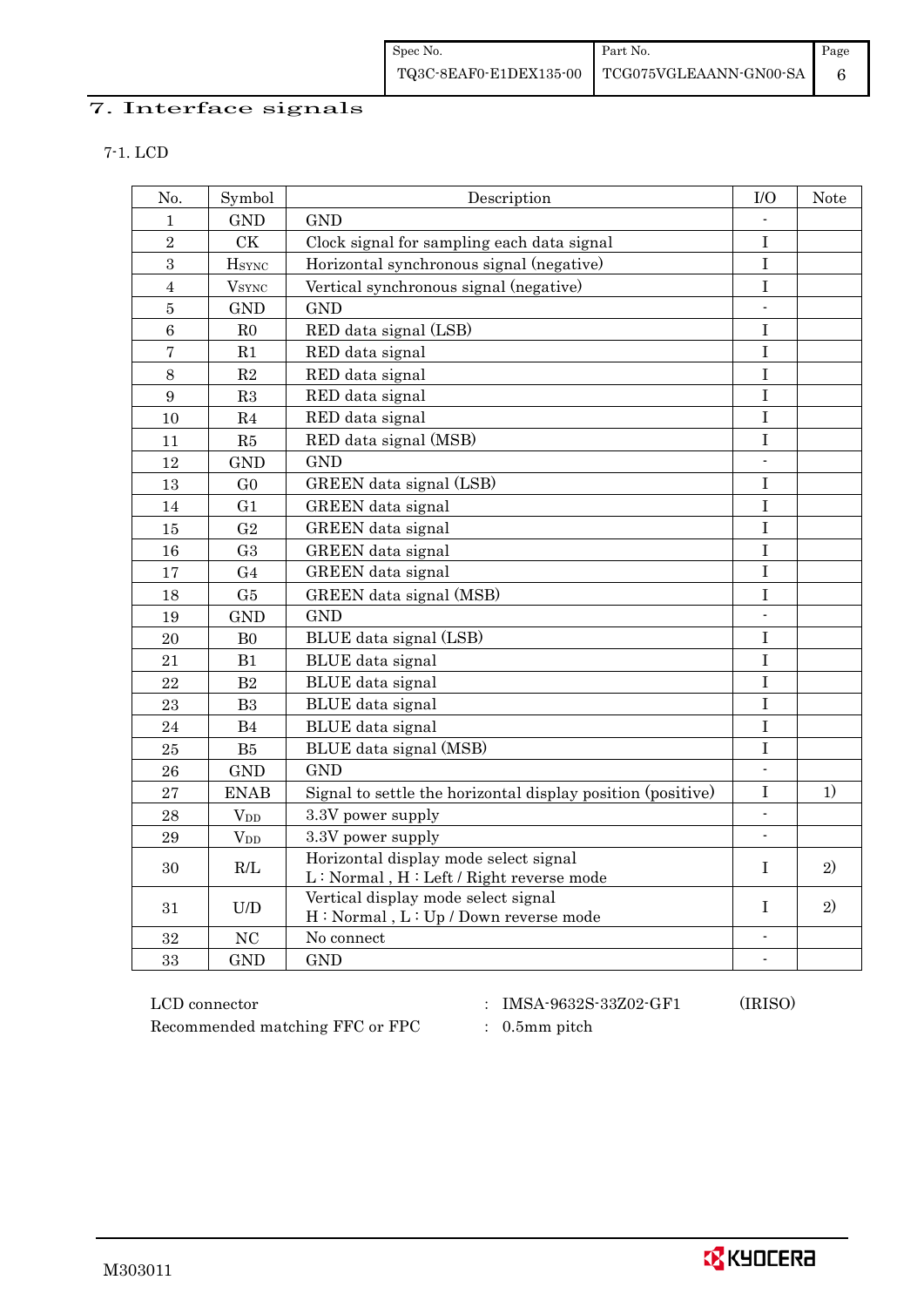| Spec No. | Part No.                                        | Page |
|----------|-------------------------------------------------|------|
|          | TQ3C-8EAF0-E1DEX135-00   TCG075VGLEAANN-GN00-SA |      |

- 1) The horizontal display start timing is settled in accordance with a rising timing of ENAB signal. In case ENAB is fixed "Low", the horizontal start timing is determined. Don't keep ENAB "High" during operation.
- 2)



## 7-2.LED

| No. | Symbol | Description |
|-----|--------|-------------|
|     | AN1    | Anode 1     |
| 2   | AN2    | Anode 2     |
| 3   | CA1    | Cathode 1   |
|     | $C_A2$ | Cathode 2   |

| LCD side connector             | $\therefore$ PHR-4               | (JST) |
|--------------------------------|----------------------------------|-------|
| Recommended matching connector |                                  |       |
|                                | $:$ B4B-PH-SM4-TB                | (JST) |
|                                | $:$ B4B-PH-SM4-TB(LF)(SN)        | (JST) |
|                                | $:$ S4B-PH-SM4-TB                | (JST) |
|                                | : $S4B$ -PH-SM4-TB(LF)(SN) (JST) |       |
|                                |                                  |       |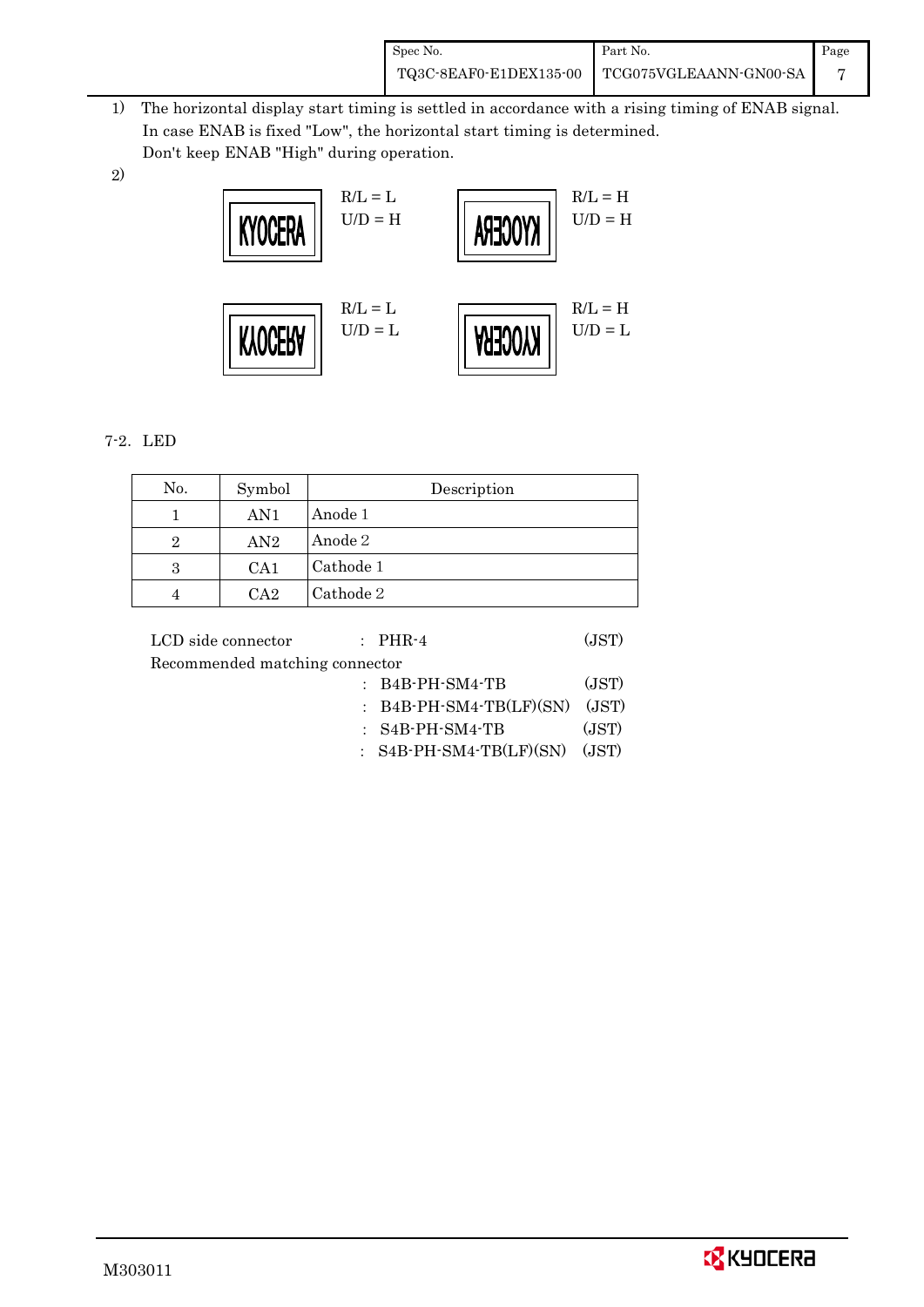## 8. Input timing characteristics

|                               | Item                                 | Symbol     | Min                                           | Typ   | Max                                | Unit          | <b>Note</b> |
|-------------------------------|--------------------------------------|------------|-----------------------------------------------|-------|------------------------------------|---------------|-------------|
|                               | Frequency                            | 1/Tc       | 22.66                                         | 25.18 | 27.69                              | MHz           |             |
| Clock                         | Duty ratio                           | Tch/Tc     | 40                                            | 50    | 60                                 | $\frac{0}{0}$ |             |
|                               | Set up time                          | Tds        | 5                                             |       |                                    | ns            |             |
| Data                          | Hold time                            | Tdh        | 10<br>30.0<br>31.8<br>TH<br>770<br>800<br>850 | ns    |                                    |               |             |
|                               |                                      |            |                                               |       |                                    | $\mu$ s       |             |
| Horizontal sync.<br>signal    | Cycle                                |            |                                               |       |                                    | clock         |             |
|                               | Pulse width                          | THp        | $\overline{2}$                                | 96    | <b>200</b>                         | clock         |             |
| Vertical sync.                | Cycle                                | TV         | 515                                           | 525   | 560<br>line<br>34<br>line<br>clock |               |             |
| signal                        | Pulse width                          | TVp        | $\overline{2}$                                |       |                                    |               |             |
| Horizontal display period     |                                      | THd        | 640                                           |       |                                    |               |             |
| Hsync, Clock phase difference |                                      | THc        | 10                                            |       | $Tc-10$                            | ns            |             |
| Hsync-Vsync. phase difference |                                      | TVh        | 2Tc                                           |       | TH-THp-1                           | ns            |             |
|                               | Vertical sync. signal start position | <b>TVs</b> | 34                                            |       | line                               |               |             |
| Vertical display period       |                                      | TVd        |                                               | 480   |                                    | line          |             |

#### 8-1. Timing characteristics

 1) If the display is used under the condition which is out of specifications such as higher clock frequency than specified value, there is a possibility phenomenon such as display error including white display, malfunction and no image may occur.

Please use the display under the conditions written in the specification.

2) In case of lower frequency, the deterioration of the display quality, flicker etc., may occur.

#### 8-2. Horizontal display position

| Item          |                                                    | Symbol | Min | Typ            | Max     | Unit  | Note |
|---------------|----------------------------------------------------|--------|-----|----------------|---------|-------|------|
|               | Set up time                                        | Tes    | 5   |                | $Tc-10$ | ns    |      |
| Enable signal | Pulse width                                        | Tep    | 2   | $TH-10$<br>640 | clock   |       |      |
|               | H <sub>SYNC</sub> - Enable signal phase difference | The    | 44  |                | TH-664  | clock |      |

1) When ENAB is fixed at "Low", the display starts from the data of C104(clock) as shown in 8-5.

2) The horizontal display position is determined by ENAB signal.

## 8-3. Vertical display position

1) The vertical display position (TVs) is 34th line.

2) ENAB signal is independent of vertical display position.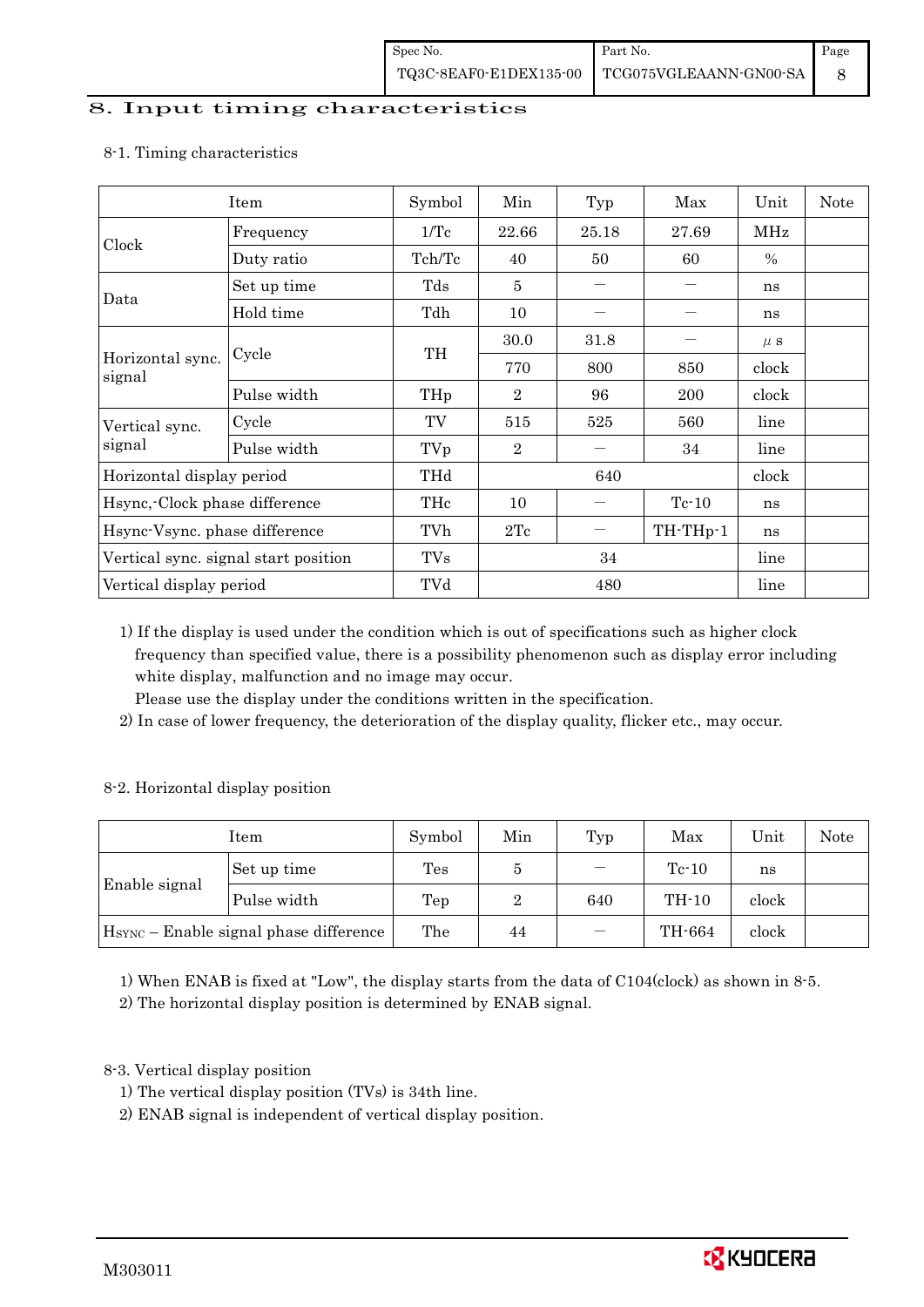| Spec No. | Part No.                                        | Page |
|----------|-------------------------------------------------|------|
|          | TQ3C-8EAF0-E1DEX135-00   TCG075VGLEAANN-GN00-SA |      |

8-4. Input Data Signals and Display position on the screen



#### 8-5. Input timing characteristics



- 1) When ENAB is fixed at "Low", the display starts from the data of C104(Clock).
- 2) The vertical display position(TVs) is fixed at 34th line.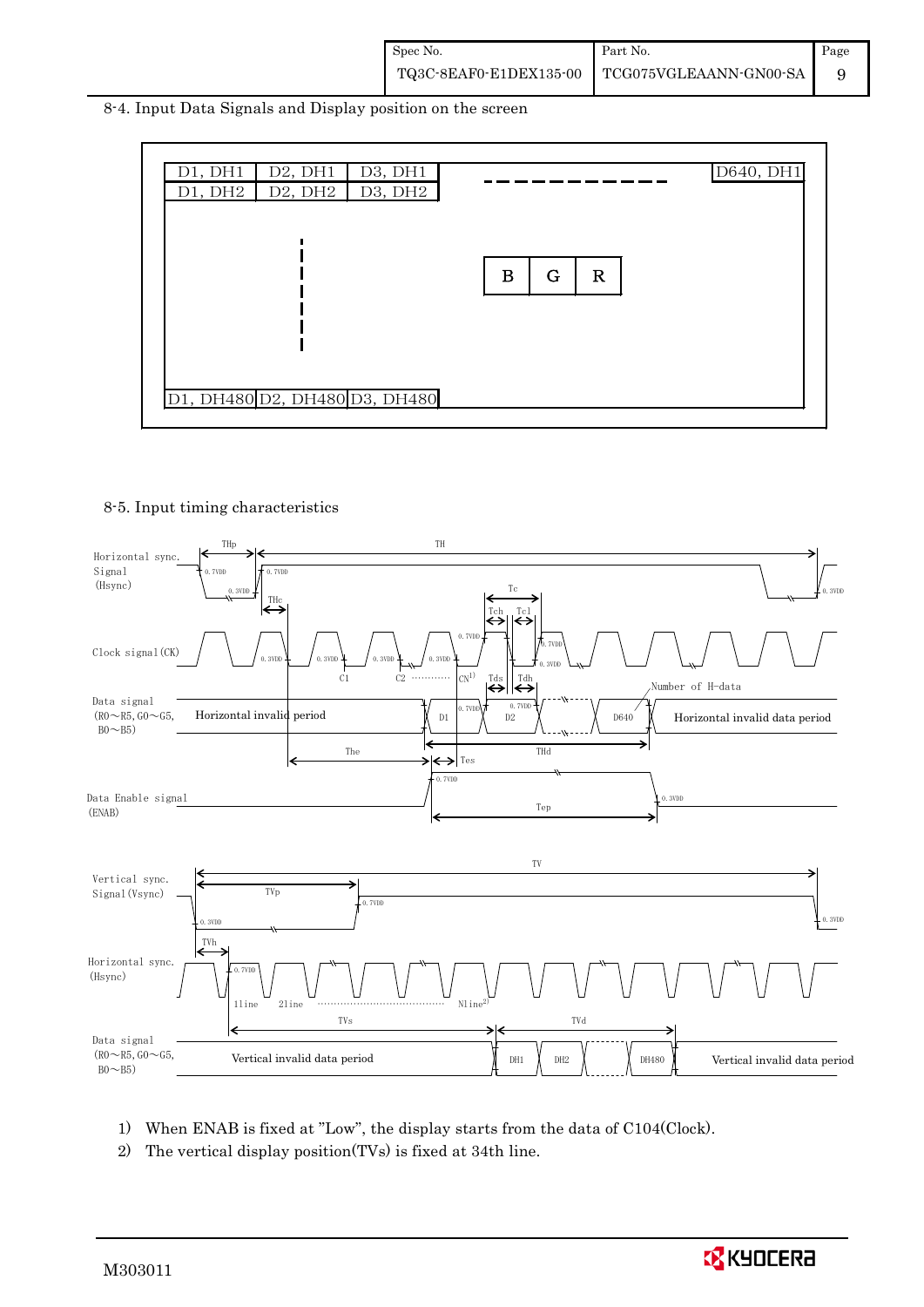| Spec No.               | Part No.               | Page |
|------------------------|------------------------|------|
| TQ3C-8EAF0-E1DEX135-00 | TCG075VGLEAANN-GN00-SA |      |

### 9. Backlight characteristics

| Item                |        | Symbol | Min.           | Typ.   | Max.                     | Unit | Note                         |
|---------------------|--------|--------|----------------|--------|--------------------------|------|------------------------------|
| Forward current     | 1)     | ΙF     | $\blacksquare$ | 60     | $\overline{\phantom{a}}$ | mA   | Ta= $-20\sim70$ °C           |
|                     |        |        |                | 15.8   | 18.4                     |      | IF=60mA, Ta= $-20^{\circ}$ C |
| Forward voltage     | 1)     | VF     |                | 15.0   | 17.6                     | V    | IF=60mA, Ta= $25^{\circ}$ C  |
|                     |        |        |                | 14.6   | 17.2                     |      | IF=60mA, Ta= $70^{\circ}$ C  |
| Operating life time | 2), 3) | T      |                | 50,000 | $\blacksquare$           | h    | IF=60mA, Ta= $25^{\circ}$ C  |

1) For each "AN-CA"

2) When brightness decrease 50% of minimum brightness.

- The average life of a LED will decrease when the LCD is operating at higher temperatures.
- 3) Life time is estimated data.(Condition : IF=60mA, Ta=25℃ in chamber).
- 4) An input current below 15mA may reduce the brightness uniformity of the LED backlight. This is because the amount of light from each LED chip is different. Therefore, please evaluate carefully before finalizing the input current.

## 10. Lot number identification

The lot number shall be indicated on the back of the backlight case of each LCD.

TCG075VGLEAANN-GN00-SA - □□ - □□ - □ MADE IN □□□□□ ↓ ↓ ↓ ↓ ↓  $1 2 3 4 5$ 

| No1. - No5. above indicate            |
|---------------------------------------|
| 1. Year code                          |
| 2. Month code                         |
| 3. Date                               |
| 4. Version Number                     |
| 5. Country of origin (Japan or China) |
|                                       |

| Year | 2018 | 2019 | 2020 | 2021 | 2022 | $2023\,$ |
|------|------|------|------|------|------|----------|
| Code | U    | ັ    |      |      |      |          |

| Month | Jan. | Feb. | Mar. | Apr. | May | Jun. |
|-------|------|------|------|------|-----|------|
| Code  |      |      |      |      |     |      |

| Month | Jul. | Aug. | Sep. | $\rm Oct.$ | Nov. | Dec. |
|-------|------|------|------|------------|------|------|
| Code  |      |      |      | ∡⊾         |      |      |

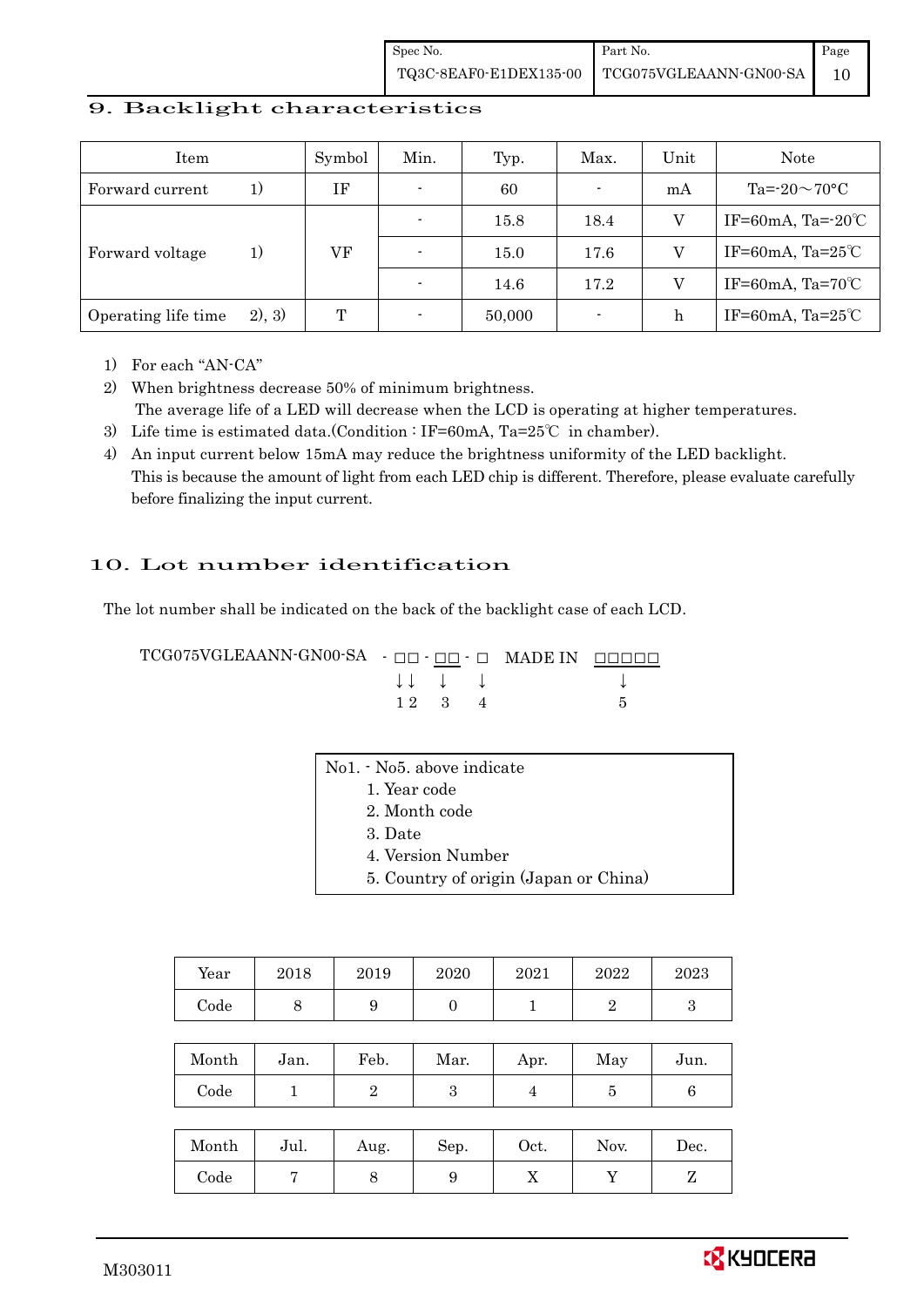### 11. Warranty

#### 11-1. Incoming inspection

Please inspect the LCD within one month after your receipt.

#### 11-2. Production warranty

 Kyocera warrants its LCD's for a period of 12 months from the ship date. Kyocera shall, by mutual agreement, replace or re-work defective LCD's that are shown to be Kyocera's responsibility.

## 12. Precautions for use

#### 12-1. Installation of the LCD

- 1) A transparent protection plate shall be added to protect the LCD and its polarizer
- 2) The LCD shall be installed so that there is no pressure on the LSI chips.
- 3) The LCD shall be installed flat, without twisting or bending.
- 4) Please design the housing window so that its edges are between the active area and the effective area of the LCD screen.
- 5) Please refer to the following our recommendable value of Clamp-down torque when installing. Clamp-down torque :  $0.32\pm0.05$ N·m

 Please set up 'SPEED-LOW', 'SOFT START-SLOW' when using electric driver. Recommendable screw JIS tapping screw two types nominal dia.3mm installing boss hole

depth 4.85mm Max

Washer/mounting hole (Hole diameter)  $\phi$  3.0 $\sim$   $\phi$  3.4<br>Please be careful not to use high torque which may damage LCD in installation.

6) A transparent protection sheet is attached to the polarizer. Please remove the protection film slowly before use, paying attention to static electricity.

12-2. Static electricity

- 1) Since CMOS ICs are mounted directly onto the LCD glass, protection from static electricity is required.
- 2) Workers should use body grounding. Operator should wear ground straps.

12-3. LCD operation

1) The LCD shall be operated within the limits specified. Operation at values outside of these limits may shorten life, and/or harm display images.

12-4. Storage

- 1) The LCD shall be stored within the temperature and humidity limits specified. Store in a dark area, and protect the LCD from direct sunlight or fluorescent light.
- 2) Always store the LCD so that it is free from external pressure onto it.

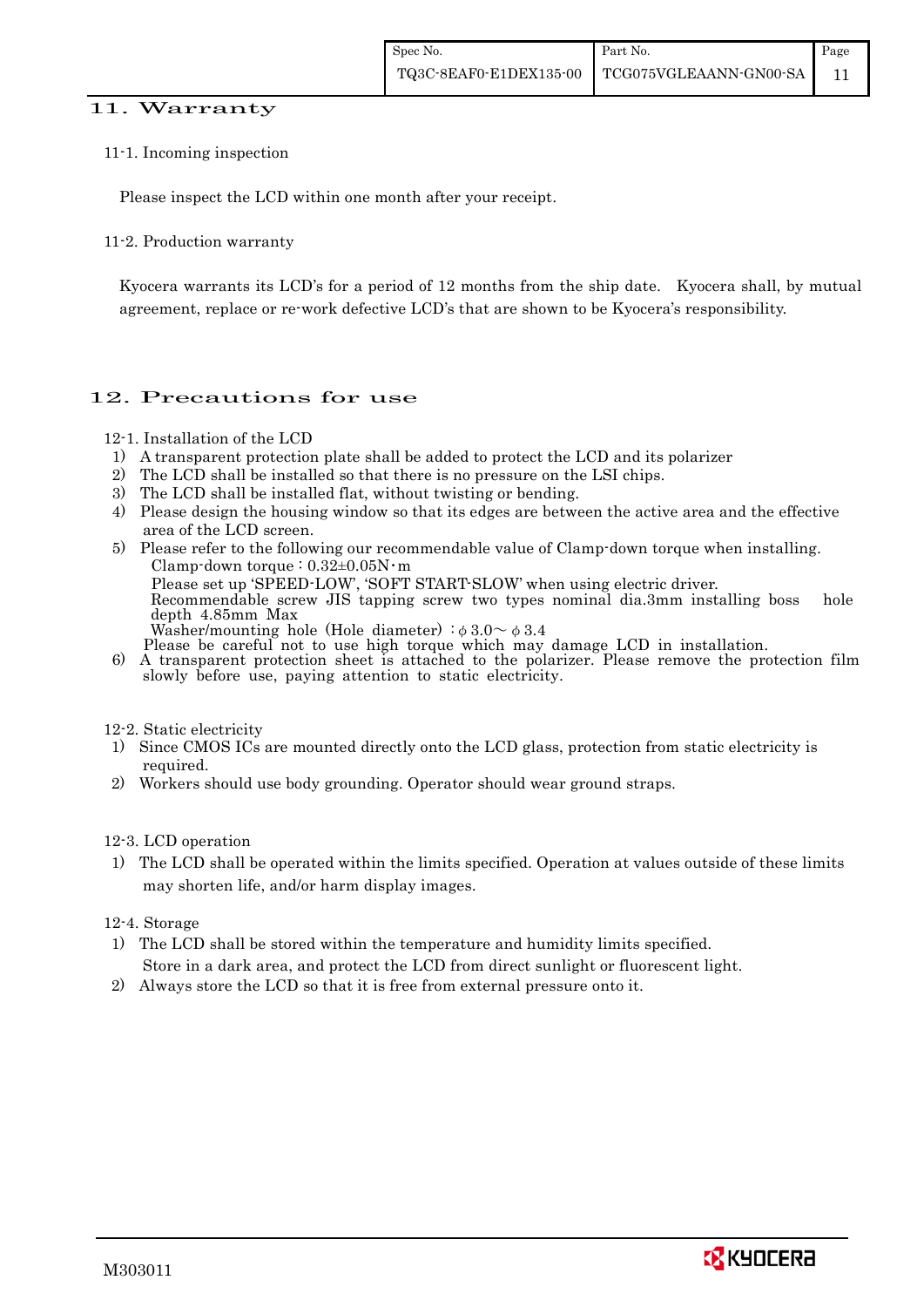12

#### 12-5. Usage

- 1) DO NOT store in a high humidity environment for extended periods. Polarizer degradation bubbles, and/or peeling off of the polarizer may result.
- 2) The front polarizer is easily scratched or damaged. Prevent touching it with any hard material, and from being pushed or rubbed.
- 3) The LCD screen may be cleaned by wiping the screen surface with a soft cloth or cotton pad using a little Ethanol.
- 4) Water may cause damage or discoloration of the polarizer. Clean condensation or moisture from any source immediately.
- 5) Always keep the LCD free from condensation during testing. Condensation may permanently spot or stain the polarizer.
- 6) Do not pull the LED lead wires and do not bend the root of the wires. Housing should be designed to protect LED lead wires from external stress.
- 7) Do not disassemble LCD because it will result in damage.
- 8) This Kyocera LCD has been specifically designed for use in general electronic devices, but not for use in a special environment such as usage in an active gas. Hence, when the LCD is supposed to be used in a special environment, evaluate the LCD thoroughly beforehand and do not expose the LCD to chemicals such as an active gas.
- 9) Please do not use solid-base image pattern for long hours because a temporary afterimage may appear. We recommend using screen saver etc. in cases where a solid-base image pattern must be used.
- 10) Liquid crystal may leak when the LCD is broken. Be careful not to let the fluid go into your eyes and mouth. In the case the fluid touches your body; rinse it off right away with water and soap.

| Test item                            | Test condition                                                                                        | Test time                                                          |                                                            | Judgement                                                         |  |
|--------------------------------------|-------------------------------------------------------------------------------------------------------|--------------------------------------------------------------------|------------------------------------------------------------|-------------------------------------------------------------------|--|
| High temp.<br>atmosphere             | $80^{\circ}$ C                                                                                        | Display function<br>Display quality<br>240h<br>Current consumption |                                                            | $: No$ defect<br>$\therefore$ No defect<br>$: No$ defect          |  |
| Low temp.<br>atmosphere              | $-30^{\circ}$ C                                                                                       | 240h                                                               | Display function<br>Display quality<br>Current consumption | $\therefore$ No defect<br>$: No$ defect<br>$: No$ defect          |  |
| High temp.<br>humidity<br>atmosphere | 40°C 90% RH                                                                                           | 240h                                                               | Display function<br>Display quality<br>Current consumption | $\therefore$ No defect<br>$: No$ defect<br>$: No$ defect          |  |
| Temp. cycle                          | $-30^{\circ}$ C<br>0.5 <sub>h</sub><br>0.5 <sub>h</sub><br>R.T.<br>$80^{\circ}$ C<br>0.5 <sub>h</sub> | 10cycles                                                           | Display function<br>Display quality<br>Current consumption | $\therefore$ No defect<br>$: No$ defect<br>: No defect            |  |
| High temp.<br>operation              | $70^{\circ}$ C                                                                                        | 500h                                                               | Display function<br>Display quality<br>Current consumption | $\therefore$ No defect<br>$\therefore$ No defect<br>$: No$ defect |  |

## 13. Reliability test data

1) Each test item uses a test LCD only once. The tested LCD is not used in any other tests.

2) The LCD is tested in circumstances in which there is no condensation.

3) The reliability test is not an out-going inspection.

4) The result of the reliability test is for your reference purpose only. The reliability test is conducted only to examine the LCD's capability.

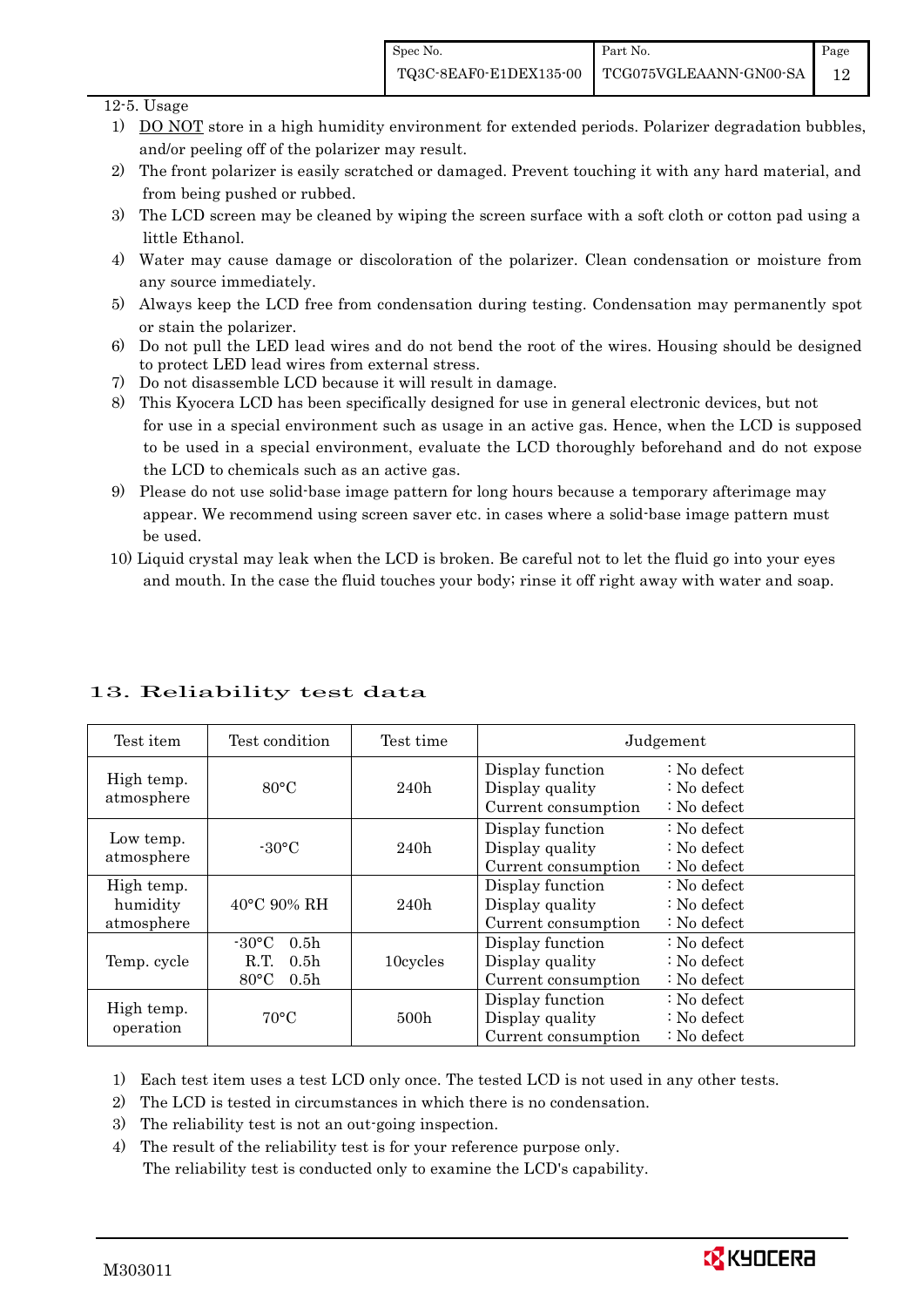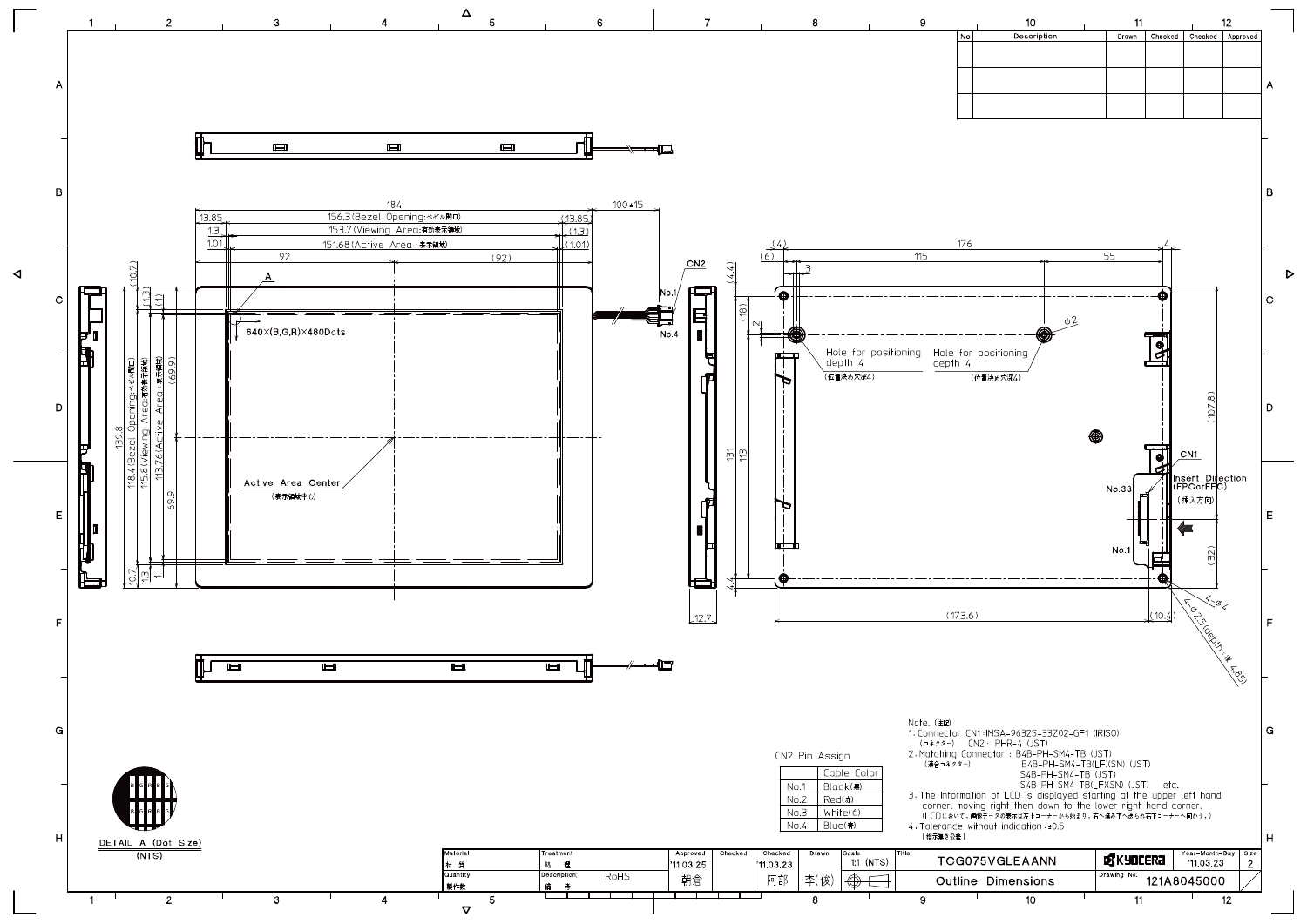| Spec No. | TQ3C-8EAF0-E2DEX135-00 |
|----------|------------------------|
| l Iate   | January 10, 2018       |

## KYOCERA INSPECTION STANDARD

## TYPE : TCG075VGLEAANN-GN00-SA

KYOCERA DISPLAY CORPORATION

| Original         |          | Designed by $:$ Engineering dept. | Confirmed by $:QA$ dept. |         |                   |
|------------------|----------|-----------------------------------|--------------------------|---------|-------------------|
| Issue Date       | Prepared | Checked                           | Approved                 | Checked | Approved          |
| January 10, 2018 | Mor      |                                   | 'f Matsumoto             | H.Sum   | $\alpha$ . Jugani |

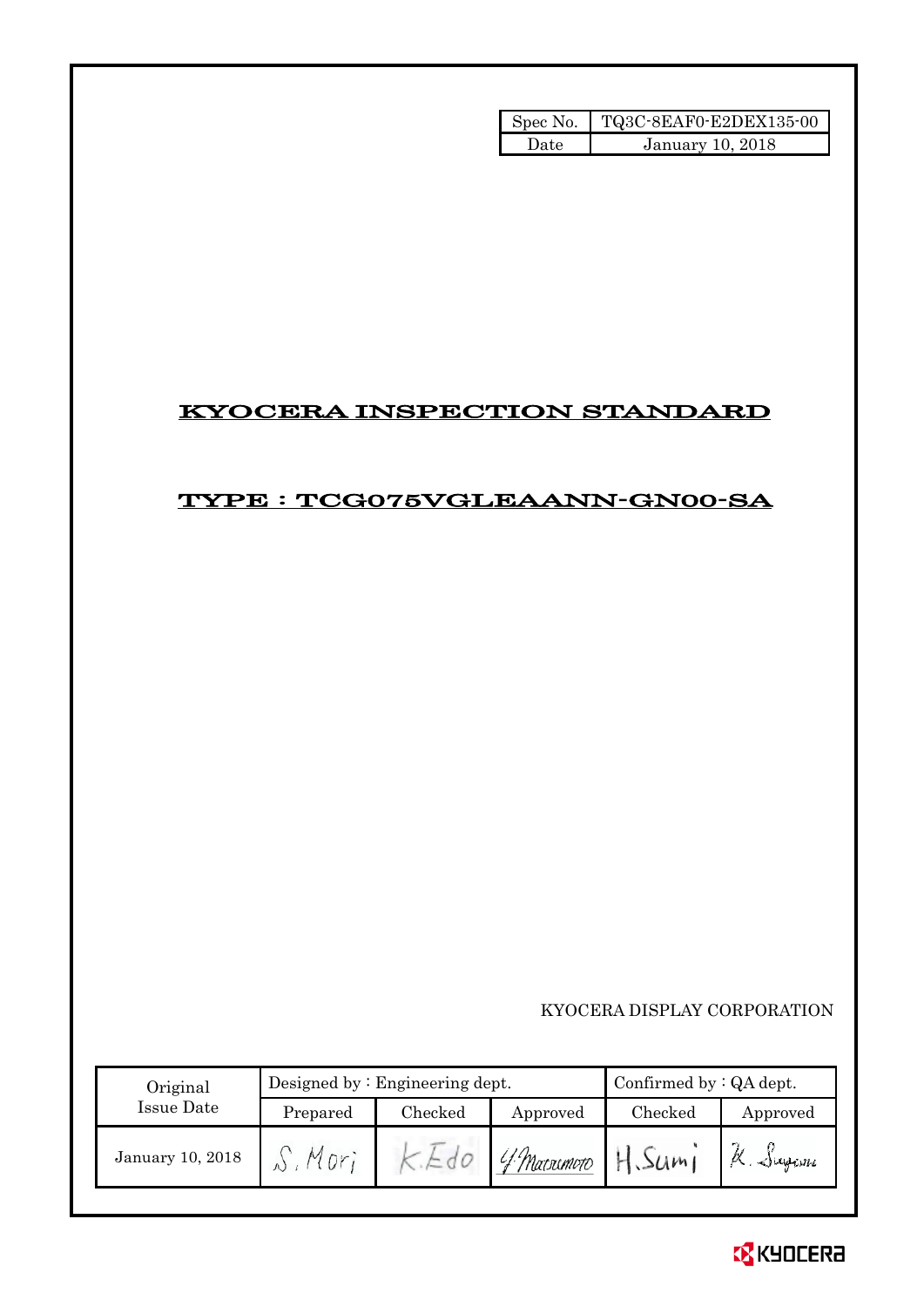| Spec No.               | Part No.               | Page |
|------------------------|------------------------|------|
| TQ3C-8EAF0-E2DEX135-00 | TCG075VGLEAANN-GN00-SA |      |

| Designed by : Engineering dept.<br>Confirmed by : QA dept.<br>$\rm{Date}$<br>Checked<br>${\it Checked}$<br>${\Large\bf Approved}$<br>Prepared<br>Descriptions<br>Page<br>Date |         |  | Revision record |  |                        |
|-------------------------------------------------------------------------------------------------------------------------------------------------------------------------------|---------|--|-----------------|--|------------------------|
|                                                                                                                                                                               |         |  |                 |  |                        |
|                                                                                                                                                                               |         |  |                 |  | ${\Large\bf Approved}$ |
|                                                                                                                                                                               |         |  |                 |  |                        |
|                                                                                                                                                                               |         |  |                 |  |                        |
|                                                                                                                                                                               | Rev.No. |  |                 |  |                        |
|                                                                                                                                                                               |         |  |                 |  |                        |
|                                                                                                                                                                               |         |  |                 |  |                        |
|                                                                                                                                                                               |         |  |                 |  |                        |
|                                                                                                                                                                               |         |  |                 |  |                        |
|                                                                                                                                                                               |         |  |                 |  |                        |
|                                                                                                                                                                               |         |  |                 |  |                        |
|                                                                                                                                                                               |         |  |                 |  |                        |
|                                                                                                                                                                               |         |  |                 |  |                        |
|                                                                                                                                                                               |         |  |                 |  |                        |
|                                                                                                                                                                               |         |  |                 |  |                        |
|                                                                                                                                                                               |         |  |                 |  |                        |
|                                                                                                                                                                               |         |  |                 |  |                        |
|                                                                                                                                                                               |         |  |                 |  |                        |
|                                                                                                                                                                               |         |  |                 |  |                        |
|                                                                                                                                                                               |         |  |                 |  |                        |
|                                                                                                                                                                               |         |  |                 |  |                        |
|                                                                                                                                                                               |         |  |                 |  |                        |
|                                                                                                                                                                               |         |  |                 |  |                        |
|                                                                                                                                                                               |         |  |                 |  |                        |
|                                                                                                                                                                               |         |  |                 |  |                        |
|                                                                                                                                                                               |         |  |                 |  |                        |
|                                                                                                                                                                               |         |  |                 |  |                        |
|                                                                                                                                                                               |         |  |                 |  |                        |
|                                                                                                                                                                               |         |  |                 |  |                        |
|                                                                                                                                                                               |         |  |                 |  |                        |
|                                                                                                                                                                               |         |  |                 |  |                        |
|                                                                                                                                                                               |         |  |                 |  |                        |
|                                                                                                                                                                               |         |  |                 |  |                        |
|                                                                                                                                                                               |         |  |                 |  |                        |
|                                                                                                                                                                               |         |  |                 |  |                        |
|                                                                                                                                                                               |         |  |                 |  |                        |
|                                                                                                                                                                               |         |  |                 |  |                        |
|                                                                                                                                                                               |         |  |                 |  |                        |
|                                                                                                                                                                               |         |  |                 |  |                        |
|                                                                                                                                                                               |         |  |                 |  |                        |
|                                                                                                                                                                               |         |  |                 |  |                        |
|                                                                                                                                                                               |         |  |                 |  |                        |
|                                                                                                                                                                               |         |  |                 |  |                        |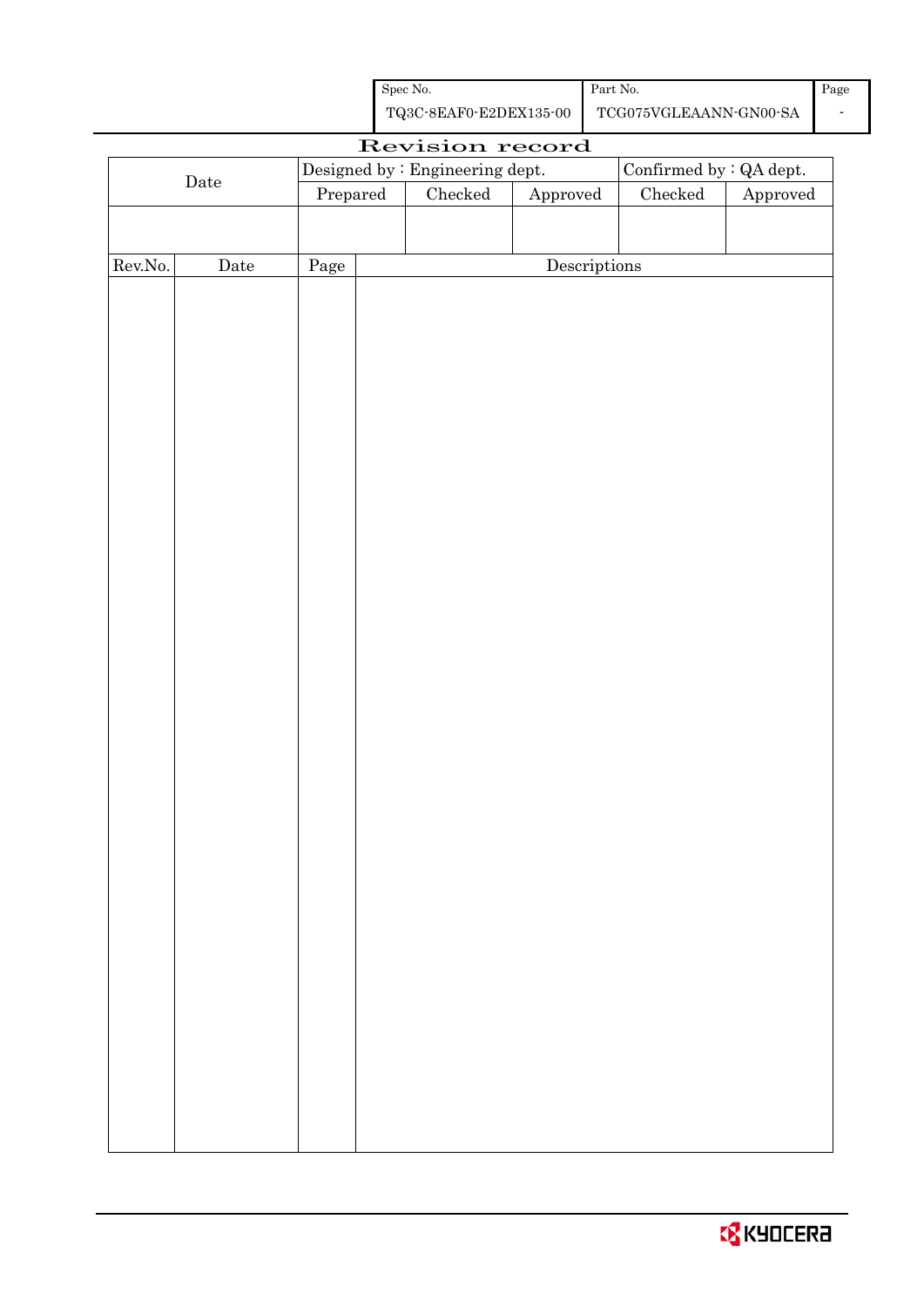## Page 1

## Visuals specification

| 1) Note         |                                                                                |                                      |                                                                                        |  |  |  |  |
|-----------------|--------------------------------------------------------------------------------|--------------------------------------|----------------------------------------------------------------------------------------|--|--|--|--|
|                 |                                                                                |                                      | Note                                                                                   |  |  |  |  |
| General         | 1.                                                                             |                                      | Customer identified anomalies not defined within this inspection standard shall be     |  |  |  |  |
|                 |                                                                                |                                      | reviewed by Kyocera, and an additional standard shall be determined by mutual          |  |  |  |  |
|                 | consent.                                                                       |                                      |                                                                                        |  |  |  |  |
|                 | 2.                                                                             |                                      | This inspection standard about the image quality shall be applied to any defect within |  |  |  |  |
|                 | the effective viewing area and shall not be applicable to outside of the area. |                                      |                                                                                        |  |  |  |  |
|                 | 3.                                                                             | Inspection conditions                |                                                                                        |  |  |  |  |
|                 | Luminance                                                                      |                                      | : 500 Lux min.                                                                         |  |  |  |  |
|                 |                                                                                | Inspection distance                  | $\approx 300$ mm.                                                                      |  |  |  |  |
|                 | Temperature                                                                    |                                      | : 25 $\pm$ 5°C                                                                         |  |  |  |  |
|                 | Direction                                                                      |                                      | : Directly above                                                                       |  |  |  |  |
| Definition of   | Dot defect                                                                     | Bright dot defect                    | The dot is constantly "on" when power applied to the                                   |  |  |  |  |
| inspection item |                                                                                |                                      | LCD, even when all "Black" data sent to the screen.                                    |  |  |  |  |
|                 |                                                                                |                                      | Inspection tool: 5% Transparency neutral density filter.                               |  |  |  |  |
|                 |                                                                                |                                      | Count dot: If the dot is visible through the filter.                                   |  |  |  |  |
|                 |                                                                                |                                      | Don't count dot: If the dot is not visible through the                                 |  |  |  |  |
|                 |                                                                                |                                      | filter.                                                                                |  |  |  |  |
|                 |                                                                                |                                      | G B<br>R G <br><b>BR</b>                                                               |  |  |  |  |
|                 |                                                                                |                                      | RGBRGBRGB<br>dot defect<br>RGBRGBRGB                                                   |  |  |  |  |
|                 |                                                                                | Black dot defect                     | The dot is constantly "off" when power applied to the                                  |  |  |  |  |
|                 |                                                                                |                                      | LCD, even when all "White" data sent to the screen.                                    |  |  |  |  |
|                 |                                                                                | Adjacent dot                         | Adjacent dot defect is defined as two or more bright dot                               |  |  |  |  |
|                 |                                                                                |                                      | defects or black dot defects.                                                          |  |  |  |  |
|                 |                                                                                |                                      | RGBRGBRGB                                                                              |  |  |  |  |
|                 |                                                                                |                                      | RGBRGBRGB                                                                              |  |  |  |  |
|                 |                                                                                |                                      | dot defect<br><b>BRGBR</b><br>G<br>G                                                   |  |  |  |  |
|                 |                                                                                |                                      |                                                                                        |  |  |  |  |
|                 | External<br>inspection                                                         | Bubble, Scratch,<br>Foreign particle | Visible operating (all pixels "Black" or "White") and non                              |  |  |  |  |
|                 |                                                                                | (Polarizer, Cell,                    | operating.                                                                             |  |  |  |  |
|                 |                                                                                | Backlight)                           |                                                                                        |  |  |  |  |
|                 |                                                                                | Appearance                           | Does not satisfy the value at the spec.                                                |  |  |  |  |
|                 |                                                                                | inspection                           |                                                                                        |  |  |  |  |
|                 | Others                                                                         | LED wire                             | Damaged to the LED wires, connector, pin, functional                                   |  |  |  |  |
|                 |                                                                                |                                      | failure or appearance failure.                                                         |  |  |  |  |
|                 | Definition                                                                     | Definition of circle size            | Definition of linear size                                                              |  |  |  |  |
|                 | of size                                                                        |                                      |                                                                                        |  |  |  |  |
|                 |                                                                                |                                      |                                                                                        |  |  |  |  |
|                 |                                                                                |                                      |                                                                                        |  |  |  |  |
|                 |                                                                                |                                      |                                                                                        |  |  |  |  |
|                 |                                                                                |                                      |                                                                                        |  |  |  |  |
|                 |                                                                                | $d = (a + b)/2$                      |                                                                                        |  |  |  |  |